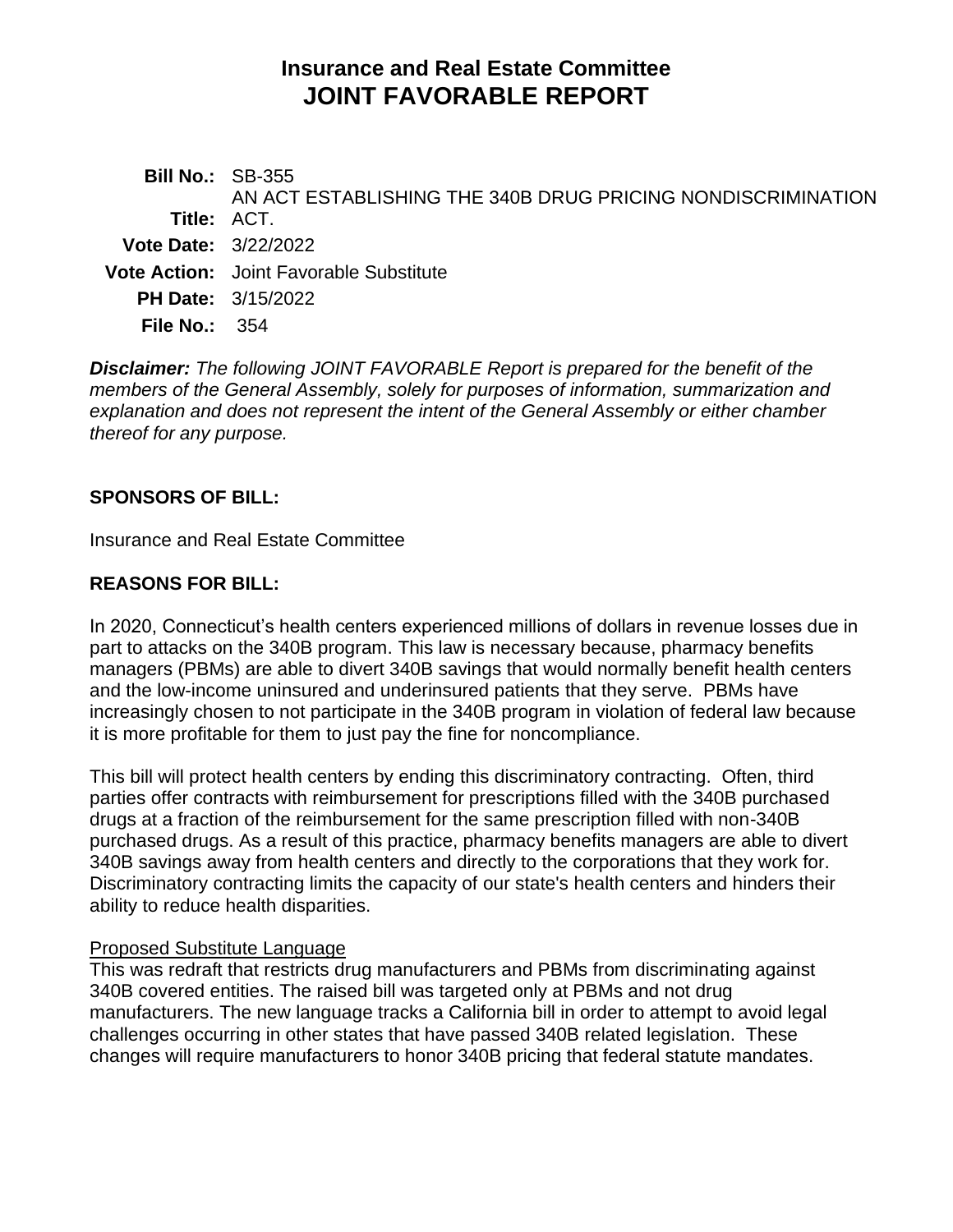# **RESPONSE FROM ADMINISTRATION/AGENCY:**

Connecticut Insurance Department states this proposed bill will have a very costly and inefficient impact. It establishes new contracting requirements between Pharmacy Benefit Managers and 340B covered entities and then requires the Insurance Commissioner to draft regulations to enforce such recommendations. This bill places additional requirements on the Connecticut Insurance Department by establishing with the Commissioner enforcement authority over the contracting of PBMs and 340B covered entities.

Ted Doolittle, Healthcare Advocate, Office of the Healthcare Advocate **supports** this legislation. The 340B program is an important source of economic relief for consumers who receive care at hospitals and covered entities which serve low-income communities. Pharmaceutical Benefits Managers should not be allowed to discriminate against covered entities merely for participating in this program, and contracts which discriminate in this way should not be enforced in Connecticut. He encourages the Legislature to allocate resources to assist the Department to meet any burden imposed on the department as a result of the legislation.

William Tong, Attorney General, State of Connecticut is **in favor** of the bill, as it would take several steps to strengthen the federal 340B drug discount program, as it operates in Connecticut. In addition to its efforts to address the discriminatory contracting practices of PBMs, he urges the committee to examine what might be done to address the reluctance of the drug manufacturers themselves to participate in the 304B program.

# **NATURE AND SOURCES OF SUPPORT:**

Jacqueline Blake, Yale New Haven Health **supports** the bill because covered entities rely on the benefits that the 340B program provide through prescription drug manufacturer discounts to help them stretch scare resources, and care for more patients, and PBMs should not be allowed to create contracts that adversely impact and discriminate against covered entities.

Connecticut Hospital Association is in **support** of SB 355 as it makes clear that pharmacy benefit managers (PBMs) cannot pursue disparate contracting terms aimed at 340B covered entities. This disparate treatment has the result of evaporating the intended, Congressionally sanctioned financial benefit of the 340B program to covered entities and transferring the financial benefit to PBMs. This was certainly not the intent of Congress

Sara LeMaster, Manager of Government Relations and Public Policy, Community Health Center Association of Connecticut – states that this bill is important because it prohibits disparate treatment of 340B covered entities by pharmacy benefits managers, which protects health centers and other 340B covered entities. The attacks on the 340B program are not sustainable and if allowed to continue, will lead to further reductions in access to funds for our health centers, which will limit our ability to promote community health. Connecticut's health centers are excellent providers of community health and help to reduce our overall health care costs. By protecting the 340B program, we will also protect health centers and the important cost-saving services that they provide to the health care system.

By lowering how much they must pay for pharmaceuticals, the 340B program enables health centers to make drugs affordable for their low-income uninsured and underinsured patients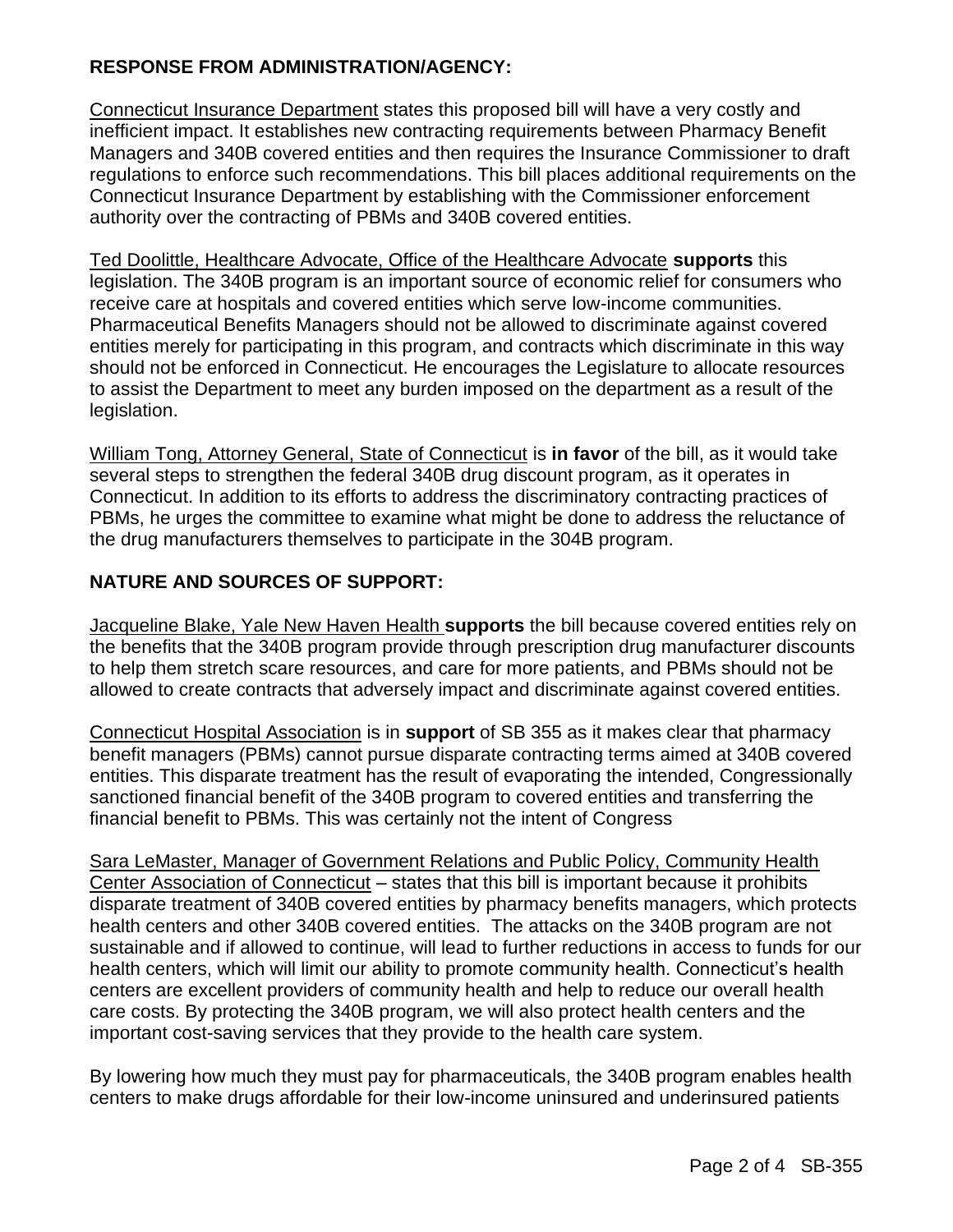and support other key services that expand access to our medically vulnerable patients. The current restrictions that the pharmaceutical industry has placed on the 340 B program are shifting funding that would normally go to supporting our communities into the pockets of pharmacy benefits managers. The 340 B program is critical to health centers because as small, community-based organizations, health centers lack the market power to negotiate discounts off the sticker price of drugs. Prior to the 340 B program, most health centers were unable to offer affordable pharmaceuticals to their patients.

Laura Makin, MPH Candidate, Yale School of Public Health **supports** the bill, and notes that while it is an important attempt to help further the intent of the 340B program, future legislative actions should also consider the pick-pocketing actions from other third parties, such as insurance companies and contract pharmacies. This bill alone will not sufficiently protect safety net facilities from discriminatory actions from third parties, and additions to the bill to include other third parties should also be considered.

Arvind Shaw, CEO, Generations Family Health Center believes SB355 protects the 340B pharmacy program for hospitals and federally qualified health center and will preserve the safety net benefits to thousands of patients across Connecticut. Without access to 340B savings, the mission of Generations Family Health Center to provide affordable health care regardless of ability to pay is compromised. In the immediate term, there will be increased burden on our clinicians to switch patients from one drug to another and to monitor patients' responses, and an increase in health center's costs where the health center is covering pharmaceutical costs for uninsured patients. Patients would suffer poorer health outcomes without affordable access to life saving medications.

Jeffrey Steele, President & CEO, First Choice Health Centers is in favor of the act and asks that as you take action to protect the integrity of the 340B Drug Pricing Program, to include provisions that codify the contract pharmacy model. The 340B Program has benefited their patients, but threats to the integrity of the program have emerged, with the potential to significantly limit the value of it for the vulnerable patients it was intended to serve, and therefore asks you enact the legislation.

Nathan Tinker, CEO, Connecticut Pharmacists Association urges you to **support** SB 355 and to protect the ability of Connecticut's most vulnerable to access the drugs they need. PBMs have attempted to undercut this vital program through contracts that have lower reimbursement rates when drugs dispensed are purchased at the 340B price. In some cases, PBMs have gone further and excluded 340B covered entities' pharmacies from pharmacy networks entirely. The effect is that the cost savings enabled by the 340B program go to the PBMs and not to the safety net hospitals and other covered entities as originally intended.

Sue Veer, President & CEO, Carolina Health Centers asks that as you take action to protect the integrity of the 340B Drug Pricing Program, to include provisions that codify the contract pharmacy model.

Matthew Wallace, Director of Pharmacy Services, Connecticut Children's says the 340B Program is vitally important to our health system and allows us to fulfill our mission of providing care to all children, no matter their parent's income-level or their source of insurance coverage. He asks you to please support this legislation which will help protect already scarce federal dollars.